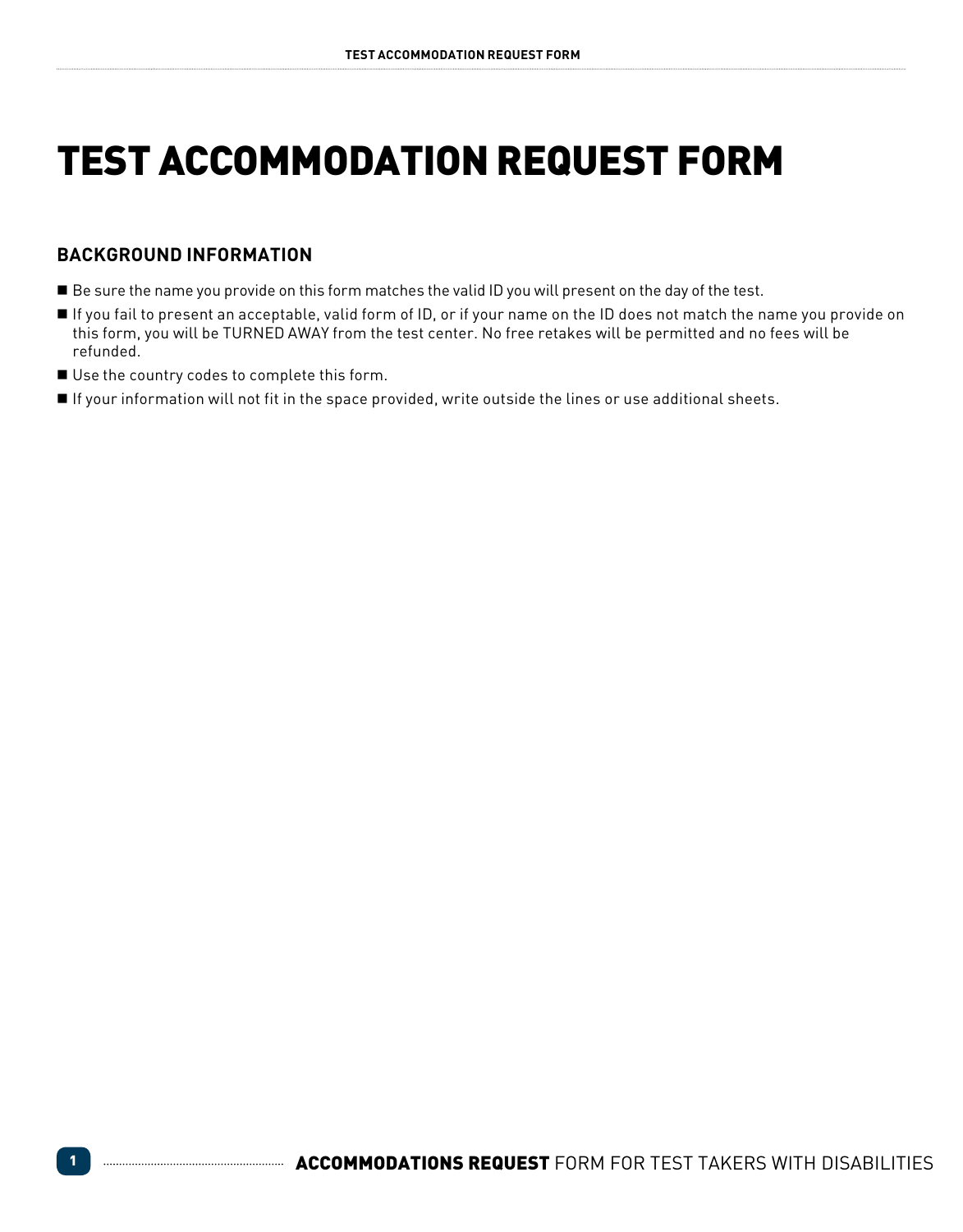| Title<br>$\Box$ Mr.<br>$\square$ Mrs. $\square$ Miss $\square$ Ms. $\square$ Dr. $\square$ Other                                      |                            |                     |                                    |                                      |  |
|---------------------------------------------------------------------------------------------------------------------------------------|----------------------------|---------------------|------------------------------------|--------------------------------------|--|
| First Name (Given Name)*                                                                                                              |                            |                     |                                    | M.I.                                 |  |
| Last Name (Family or Surname)*                                                                                                        |                            |                     |                                    |                                      |  |
|                                                                                                                                       |                            |                     |                                    |                                      |  |
| Gender*<br>Suffix<br>$\Box$ Sr. $\Box$ II<br>$\Box$ IV<br>$\Box$ Jr.<br>$\Box$ $\Box$<br>$\Box$ Other<br>$\Box$ Male<br>$\Box$ Female |                            |                     |                                    |                                      |  |
| Address Line 1 (Number and Street)*                                                                                                   |                            |                     |                                    |                                      |  |
| Address Line 2                                                                                                                        |                            |                     |                                    |                                      |  |
| City *                                                                                                                                |                            |                     | State or Province*                 |                                      |  |
| Country Code*                                                                                                                         |                            |                     | Postal Code                        |                                      |  |
| Country of Citizenship Code*                                                                                                          |                            |                     | Country Code                       | Daytime Telephone Number,* including |  |
|                                                                                                                                       |                            |                     |                                    |                                      |  |
| Evening Telephone Number, including Country Code                                                                                      |                            |                     | Fax Number, including Country Code |                                      |  |
| <b>Email Address</b>                                                                                                                  |                            |                     |                                    |                                      |  |
| Date of Birth (MM/DD/YYYY)*                                                                                                           |                            |                     |                                    |                                      |  |
|                                                                                                                                       |                            |                     |                                    |                                      |  |
| If you are a US citizen residing in the US, select your ethnic or racial identification:                                              |                            |                     |                                    |                                      |  |
| □ African American                                                                                                                    | $\Box$ Asian               | $\Box$ Multiracial  |                                    | $\Box$ White                         |  |
| $\Box$ American Indian, or                                                                                                            | Mexican<br>Ш               | $\Box$ Hispanic     |                                    | $\Box$ Latino                        |  |
| <b>Other Native American</b>                                                                                                          | $\Box$ Multiethnic         | $\Box$ Puerto Rican |                                    | $\Box$ Other                         |  |
| When do you plan to start a graduate management program (MM/YYYY)?                                                                    |                            |                     |                                    |                                      |  |
|                                                                                                                                       | (Leave blank if undecided) |                     |                                    |                                      |  |

**\* Required Information**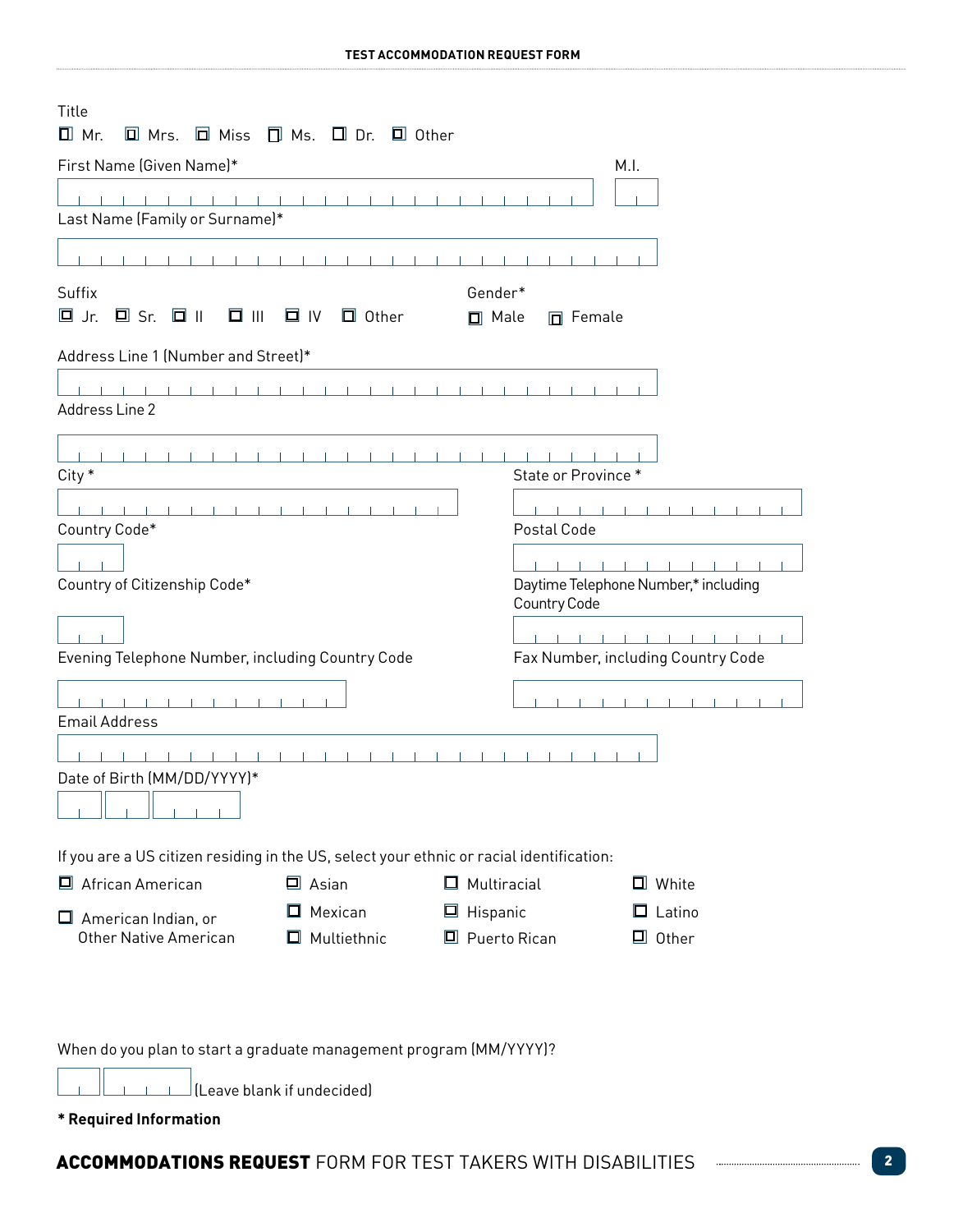## **A. Nature of your Disability**

(Check all that apply and list specific diagnosis.)

|                                                                                        |  | $\Box$ ADHD $\Box$                                                                                                   |  |  |  |
|----------------------------------------------------------------------------------------|--|----------------------------------------------------------------------------------------------------------------------|--|--|--|
|                                                                                        |  |                                                                                                                      |  |  |  |
|                                                                                        |  | $\Box$ Psychological $\Box$                                                                                          |  |  |  |
|                                                                                        |  |                                                                                                                      |  |  |  |
|                                                                                        |  |                                                                                                                      |  |  |  |
|                                                                                        |  |                                                                                                                      |  |  |  |
| When was your disability first diagnosed?                                              |  |                                                                                                                      |  |  |  |
| □ Less than 1 year ago □ 1-2 years ago □ 2-4 years ago □ 5 or more years ago           |  |                                                                                                                      |  |  |  |
| Date of professional's most recent evaluation (MM/DD/YYYY)?                            |  |                                                                                                                      |  |  |  |
| <b>B. PREVIOUS ACCOMMODATIONS</b>                                                      |  |                                                                                                                      |  |  |  |
| Have you previously requested accommodation(s) on any other standardized examinations? |  |                                                                                                                      |  |  |  |
| $\Box$ Yes $\Box$ No                                                                   |  |                                                                                                                      |  |  |  |
| Have you previously received accommodation(s) on any other standardized examinations?  |  |                                                                                                                      |  |  |  |
| □ Yes □ No                                                                             |  |                                                                                                                      |  |  |  |
| If yes, please complete the following:                                                 |  |                                                                                                                      |  |  |  |
|                                                                                        |  |                                                                                                                      |  |  |  |
|                                                                                        |  | Exam ___________________________________Date ___________________________Accommodation(s) received __________________ |  |  |  |
| Did you receive additional test time for any exams while you were in college?          |  |                                                                                                                      |  |  |  |
| $\Box$ Yes $\Box$ No                                                                   |  |                                                                                                                      |  |  |  |
| Did you receive any other accommodations while you were in college?                    |  |                                                                                                                      |  |  |  |
| $\Box$ Yes $\Box$ No                                                                   |  |                                                                                                                      |  |  |  |
| If yes, list all accommodations received in college:                                   |  |                                                                                                                      |  |  |  |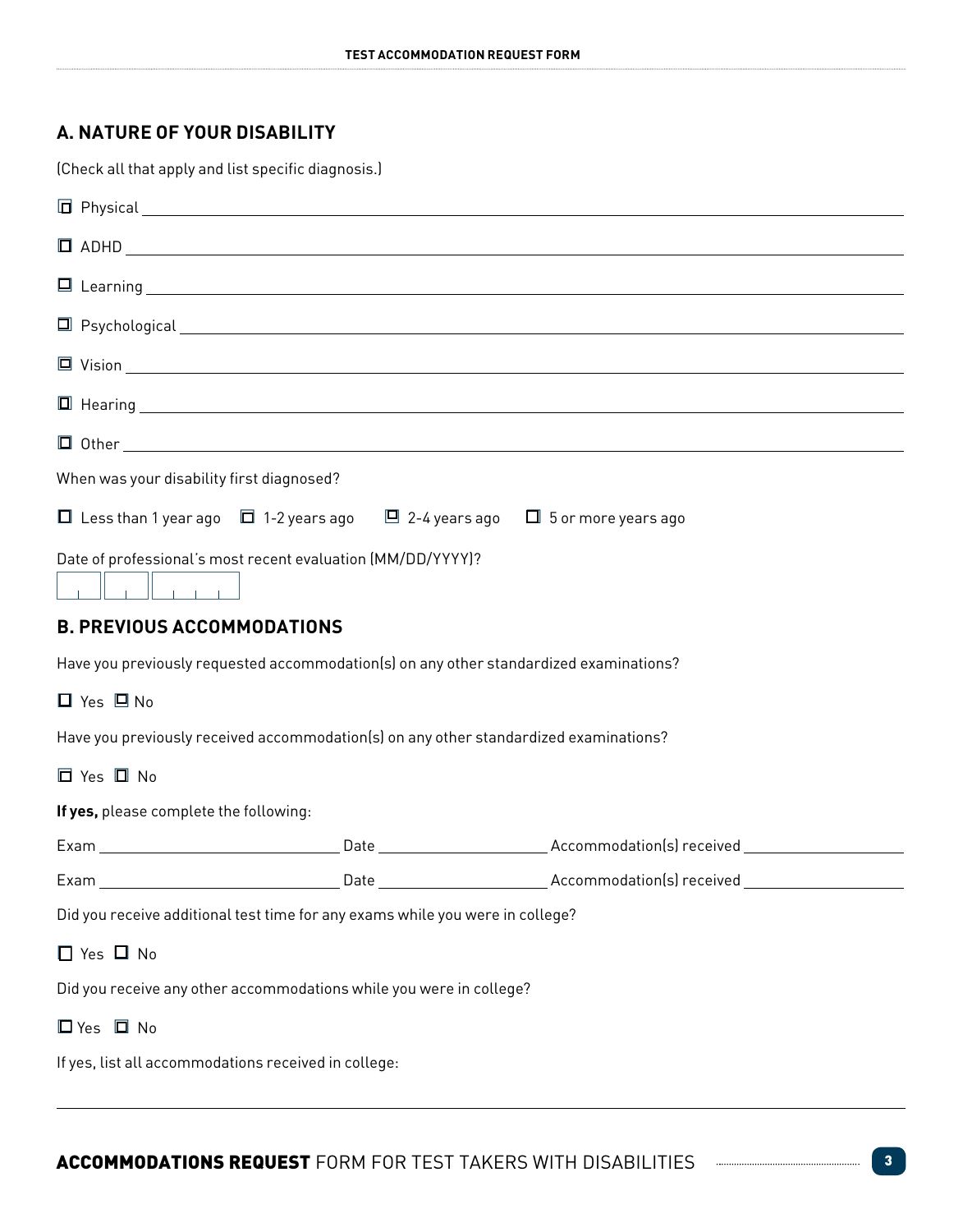## **C. Previous Accommodations (continued)**

If you have been employed at any time since high school, did you receive any accommodations from your employer because of your disability?

### £ Yes £ No

If yes, please explain what accommodations you received.

If no, please explain.

Were you approved for accommodations within the past two years?

£ Yes £ No

If approved for accommodations within the past two years, are you requesting the same approved accommodations?

£ Yes £ No

If no, please complete Sections C and D.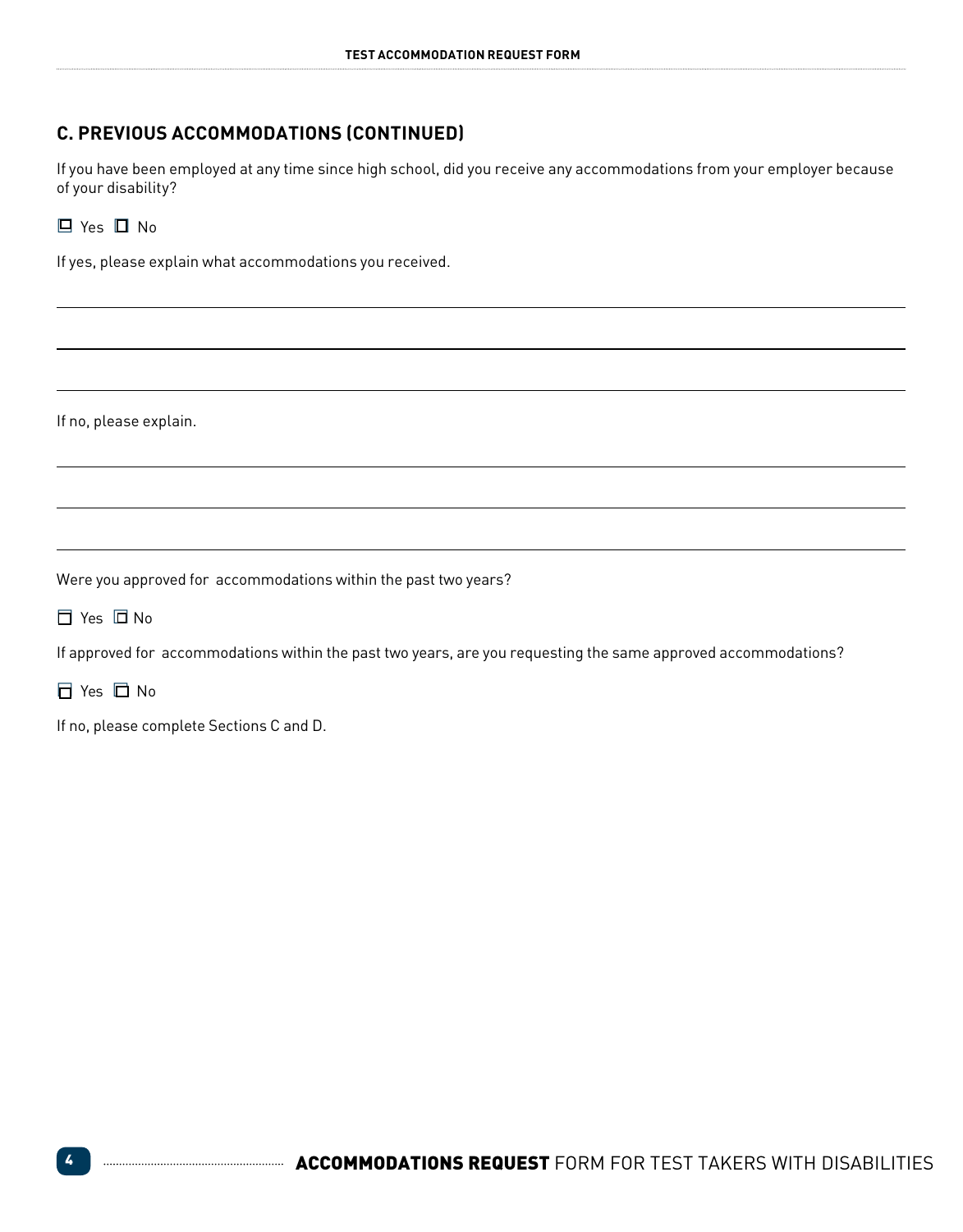## **D. REQUEST FOR TEST ACCOMMODATION(S)**

**1. Test Accommodations** (the following are the most commonly requested accommodations)

If the accommodation needed is not listed, please check "other" and explain the requested accommodation.

- A. Additional time
	- $\square$  50% more time
	- £ 100% more time
- B.  $\Box$  Wheelchair accessibility
- $C.$   $\Box$  Reader who can read the test items to the candidate
- D. □ Recorder to enter responses
- Allowance of a medical device into the testing room (specify) E.

**Please note:** Medical equipment or assistive devices not attached to your body requires submission of an accommodation request.

F. □ Other

The following aids do not require an Accommodation Request Form:

- Eyeglasses and hearing aids
- Pillow for supporting neck, back, or injured limb
- Neck brace or collars
- Insulin pump, if attached to your body